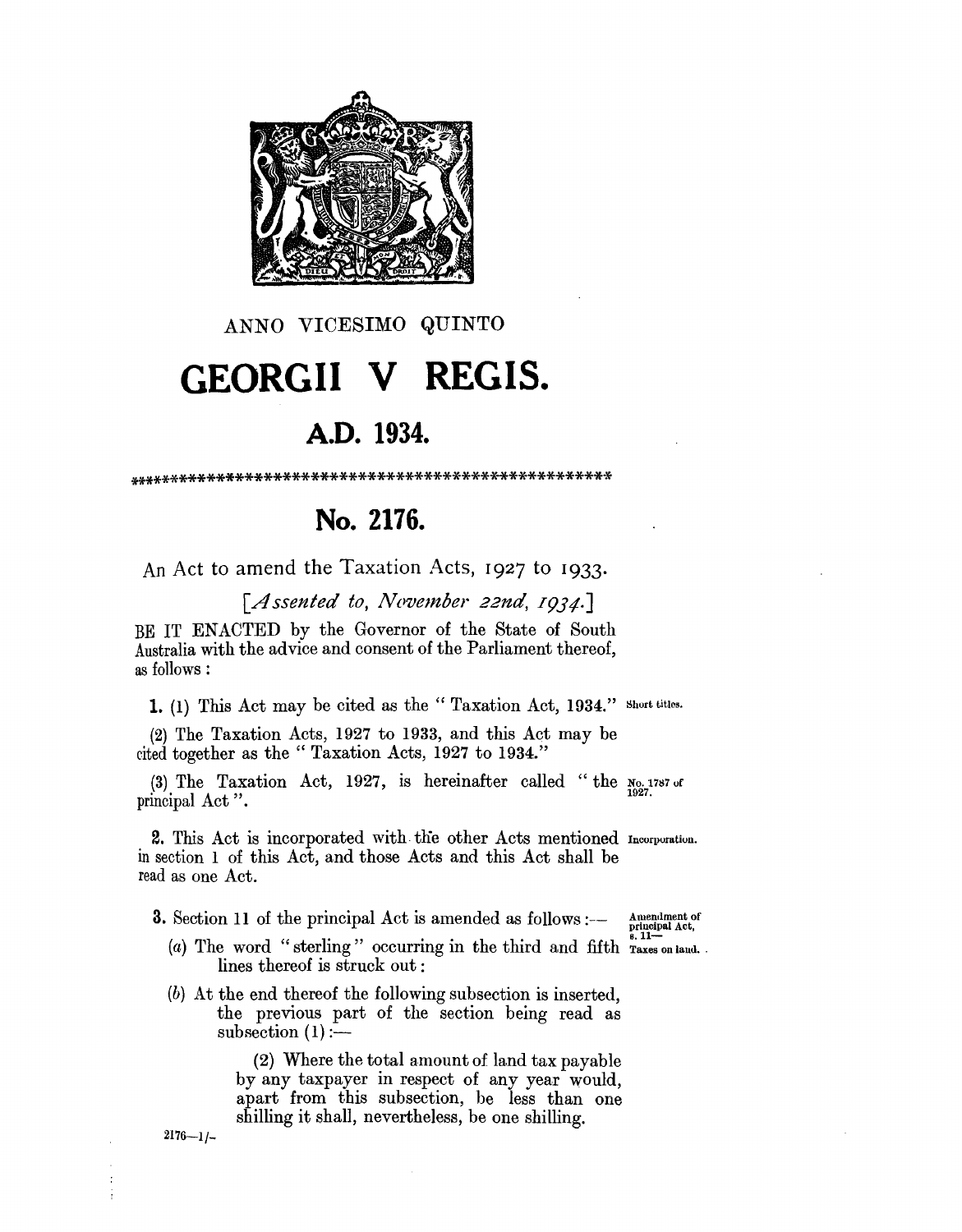# 25° GEORGII V, No. 2176.<br> *Taxation Act.*-1934.

..,

Amendment of principal Act,<br>s.  $18-$ Exemption of income derived from gold or copper mining.

**4. Paragraph v. of section 18 of the principal Act (which)**<br> **4. Paragraph v. of section 18 of the principal Act (which)**<br> **4. Paragraph was enacted by section 3 of the Taxation Act 1000)** paragraph was enacted by section 3 of the Taxation Act,  $1920$ is amended by striking out the word "five" in the first line thereof and inserting in lieu thereof the word "ten".

Amendment of principal Act, 2.20- Rates of tax.

**5.** Section 20 of the principal Act (as enacted by section 5 of the Taxation Act, 1931) is amended by striking out the word sterling" wherever appearing therein.

Amendment of<br>principal Act,<br>a. 20.

**6.** Section 20 of the principal Act (as enacted by section 5 of the Taxation Act, 1931) is further amended as follows:-

- (a) At the commencement of subsection (6) thereof the words" Subject to subsection (6a) of this section and " are inserted :
- (b) The following subsection is inserted therein after sub. section  $(6)$  :-

(6a) Where any such person as is mentioned in subsection (6) of this section had a parent, or a brother or sister under sixteen years of age at the commencement of the period for which the income is computed, wholly or mainly dependent upon his earnings during the whole of that period, the rates of tax on income derived by him from personal exertion shall in all circumstances be less by sixpence in the pound than the rates fixed by subsection (6) of this section.

Enactment of  $8.60$ A-

Provision as to Auditor-<br>General.

principal Act after section 60 thereof :— 60A. (1) Nothing in this Act shall prevent the Auditor·

7. The following section is hereby enacted and inserted in the

General from inspecting, examining, and auditing any books, accounts, or documents in the office of the Commissioner.

(2) The Auditor-General shall not disclose any matter which comes to his knowledge in the course of inspecting, examining, or auditing any books, accounts, or documents in the office of the Commissioner, except for the purpose of carrying into effect the provisions of the Audit Act, 1921.

(3) Under no circumstances shall the Auditor-General communicate to any person other than the Commissioner or an officer of the Taxation Department, the name of any taxpayer, or any information as to the income of, or the tax assessed against or paid by any taxpayer referred to by name.

2

摇

2. 大学生 2. 12

ŧ.

**MARK** 

þ,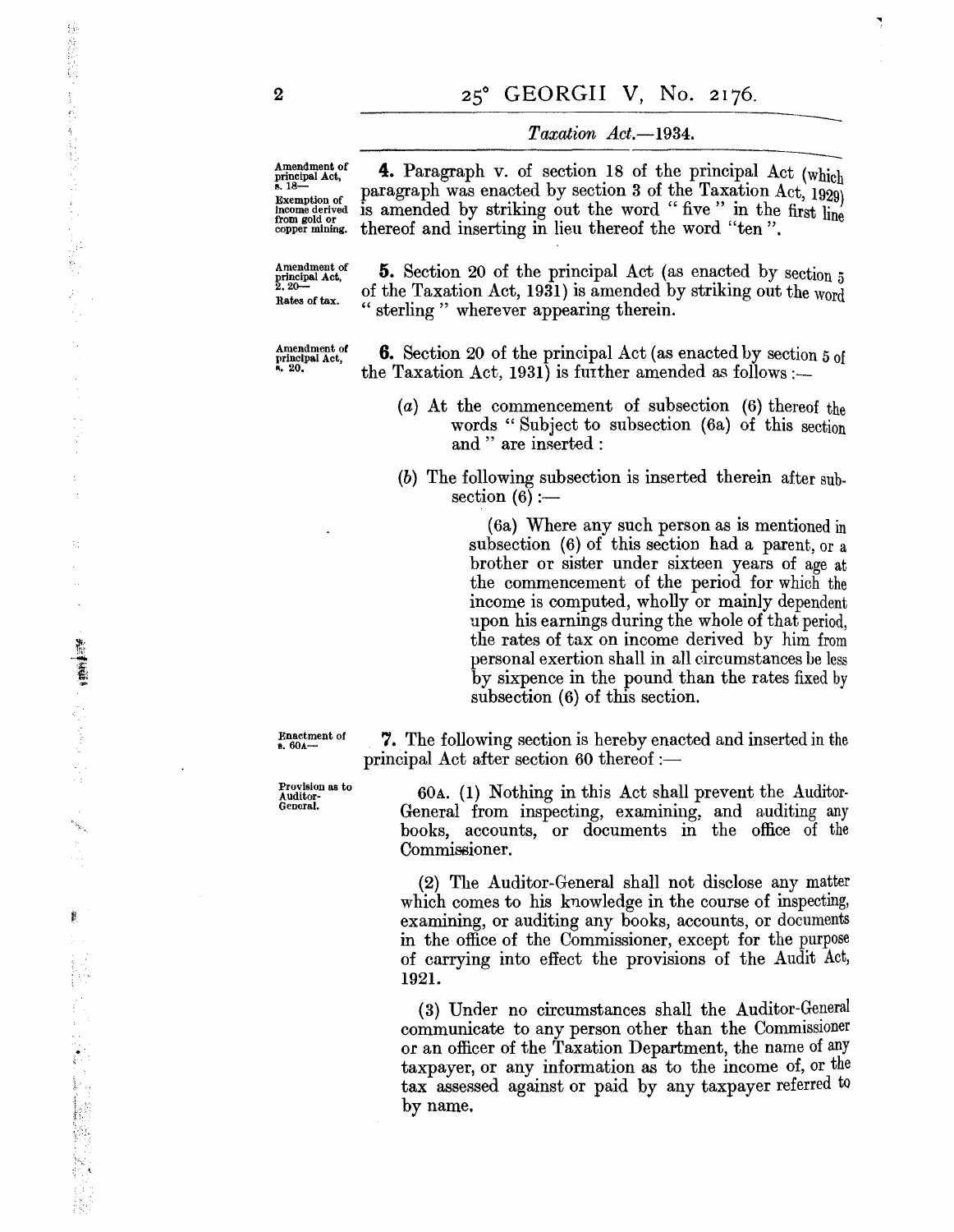## 25<sup>°</sup> GEORGII V, No. 2176.<br>Taxation Act.-1934.

 $Taxation Act. -1934.$ <br>
8. The rates of income tax (including the rate of super tax Rates of tax on the income of a company) on income accrued during the year 1933-34. period of twelve months ended on the thirtieth day of June, nineteen hundred and thirty-four, and on any other income taxable at the same rates as that income shall be the rates prescribed by section 20 of the principal Act, as enacted by  $\frac{1}{\sqrt{2}}$  section 5 of the Taxation Act, 1931, and amended by this or any other Act.

**9.** (1) If a taxpayer derived income during the taxation Deduction of year nineteen hundred and thirty-three, from agricultural or pastoral pursuits carried on by the taxpayer in the State, and incurred a net loss on those pursuits which was not fully allowed as a deduction from the taxpayer's income for that year, that net loss to the extent to which it was not so deducted may be carried forward and allowed to the extent possible as a deduction from the taxpayer's income derived from the same pursuits during the taxation year nineteen hundred and thirty-four, but from no other income.

- $(2)$  In this section-
	- " net loss" means any sum remaining after deducting the income derived from agricultural or pastoral pursuits from the expenses incurred in earning such income:
	- "agricultural pursuits" includes horticulture, viticulture, dairy and bee farming, pig and poultry raising, and the growing of fruit, vegetables, and other like products, but does not include the buying and selling of livestock:
	- "taxation year nineteen hundred and thirty-three" means period of twelve months ending on the thirtieth day of June, nineteen hundred and thirty-three, or on any other day approved by the Commissioner under section 6 of the principal Act, and" taxation year, nineteen hundred and thirty-four" has a corresponding meaning.

**10.** The power of the Commissioner to remit interest on over- Remission of due land tax shall extend to land tax whether accrued due land tax. before or after the passing of the Taxation Act, 1933.

**11.** No assessment, whether commencement of this Act ofmade before or after the Assessments<br>Australian

pounds.

- (a) the value of any land;
- (b) the amount of any income; or
- (c) the amount of any tax,

shall.be invalid or subject to any alteration on the ground that it was made in pounds of Australian currency.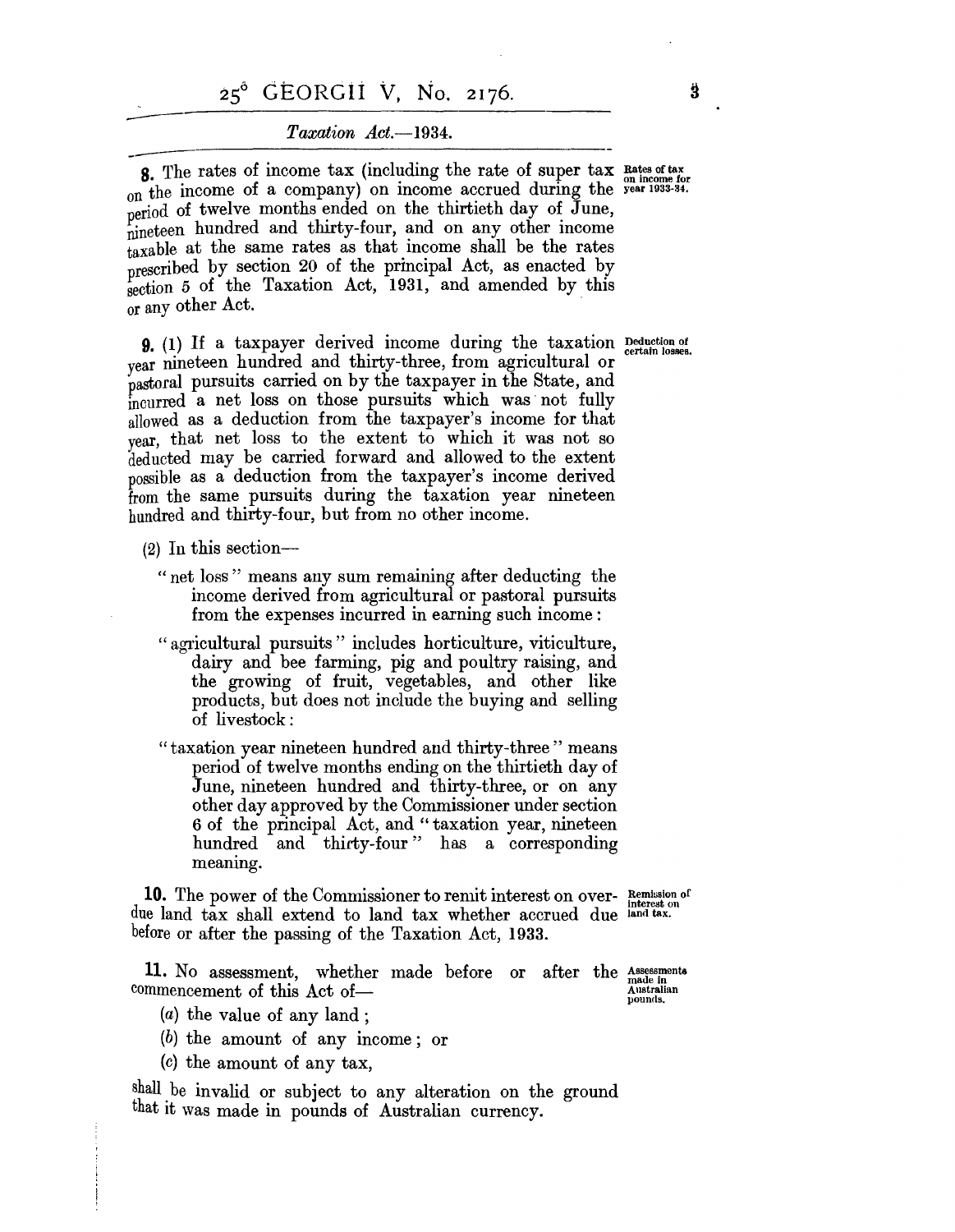4

Operation of **12.** The amendments made by the preceding sections of this Act shall be deemed to have come into operation on the first day of July, nineteen hundred and thirty-four; and, so far as they relate to taxes upon income, shall apply in respect of taxes upon income accrued during the period of twelve months immediately preceding that day as well as to taxes upon income accrued thereafter.

### *Amendments relating to appeals against land tax.*

Amendment of heading to Division V. of Part IX.

Repeal of section 91 of the principal Act.

13. The heading to Division V of Part IX is amended by inserting after the word "ASSESSMENTS" the words "FOR INCOME TAX".

**14.** Section **91** of the principal Act is repealed.

Amendment of principal Act. s.92. **15.** Section 92 of the principal Act is amended by deleting in the first line the words " any assessment for land tax  $\omega^{\mathfrak{p}}$ 

**16.** Section 94 of the principal Act is repealed.

in the principal Act after section  $98$  thereof :-

Repeal of section 94 of the principal Act.

Enactment of Division VA.

**17.** The following Division is hereby enacted and inserted

DIVISION VA.-- OBJECTIONS AND APPEALS AGAINST ASSESSMENTS FOR LAND TAX.

Valuation boards.

Quorum and<br>voting.

*98A.* (I) For the purposes of this part there shall be such valuation boards as the Governor determines.

(2) There shall be three members of each board, consisting of a chairman and two other members, who shall be appointed by the Governor.

(3) The members of a board shall hold office for such period, not exceeding seven years, as the Governor determines, but shall be eligible for re-appointment.

98B. (I) For the conduct of the business of a board any two members shall form a quorum.

(2) At a meeting of a board the decision of the majority shall prevail.

(3) The chairman of a board shall have a deliberative, but not a casting, vote.

(4) Where, at any meeting of a board at which one of the members is not present, the members present are divided in opinion upon any question, the determination of that question shall be postponed until a meetmg at which all the members are present.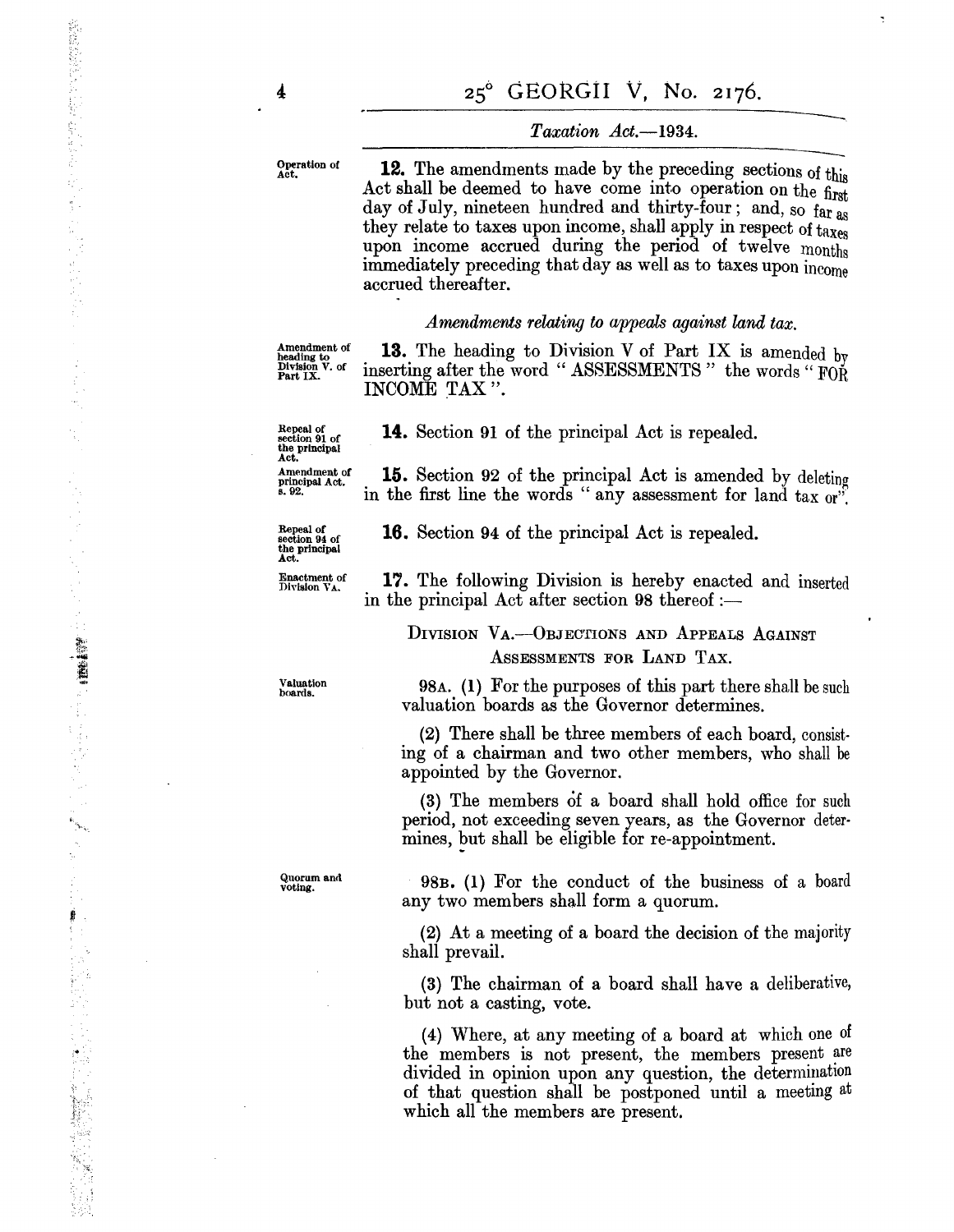### *Taxat'ion Act.-1934.*

98c. No action or suit shall be brought or maintained Board may not be sued. against any person who is or has been a member of a board for any act or omission in connection with his duties.

98D. The salary or fees and travelling allowances of Remuneration ofmemhers. the board shall be such as the Governor determines.

98E. (1) The Governor may suspend the chairman or  $\frac{Removal\; or\; 1}{superposition\; of\; }$ any member of a board from office for misbehaviour or members. incapacity.

(2) Where a person has been suspended under this section, a statement of the cause of the suspension shall be laid before both Houses of Parliament within seven days after the suspension, if Parliament is then sitting, or, if Parliament is not then sitting, then within seven days after the next meeting of Parliament, and if within sixty days thereafter an address is presented to the Governor by the Legislative Council and the House of Assembly praying for the restoration of the suspended person to office, that person shall be restored accordingly, but if no such address is so presented the Governor may declare the office of the suspended person to be vacant, and the office shall thereupon be vacant.

98F. A chairman or a member of a board shall be deemed vacation of to have vacated his office if—

- (a) he becomes bankrupt or insolvent, or applies to take the benefit of any Act for the relief of bankrupt or insolvent debtors, or compounds with his creditors, or makes an assignment of his salary for their benefit; or
- (b) he is sentenced to imprisonment for any offence.

98G. (1) A taxpayer who is dissatisfied with any Ohiections. assessment for land tax may, within thirty days after the giving of the notice of assessment, post to or lodge with the Commissioner an objection in writing against the assessment stating fully and in detail the grounds on which he relies.

(2) The Commissioner shall, with all reasonable despatch, consider the objection and may either disallow it or allow it either wholly or in part.

(3) The Commissioner shall give to the objector written notice of his decision on the objection.

(4) A taxpayer who is dissatisfied with the decision of the Commissioner may within thirty days after the service by post of notice of that decision in writing request the Commissioner to refer the decision to a valuation board for review of the value assigned to land in his assessment.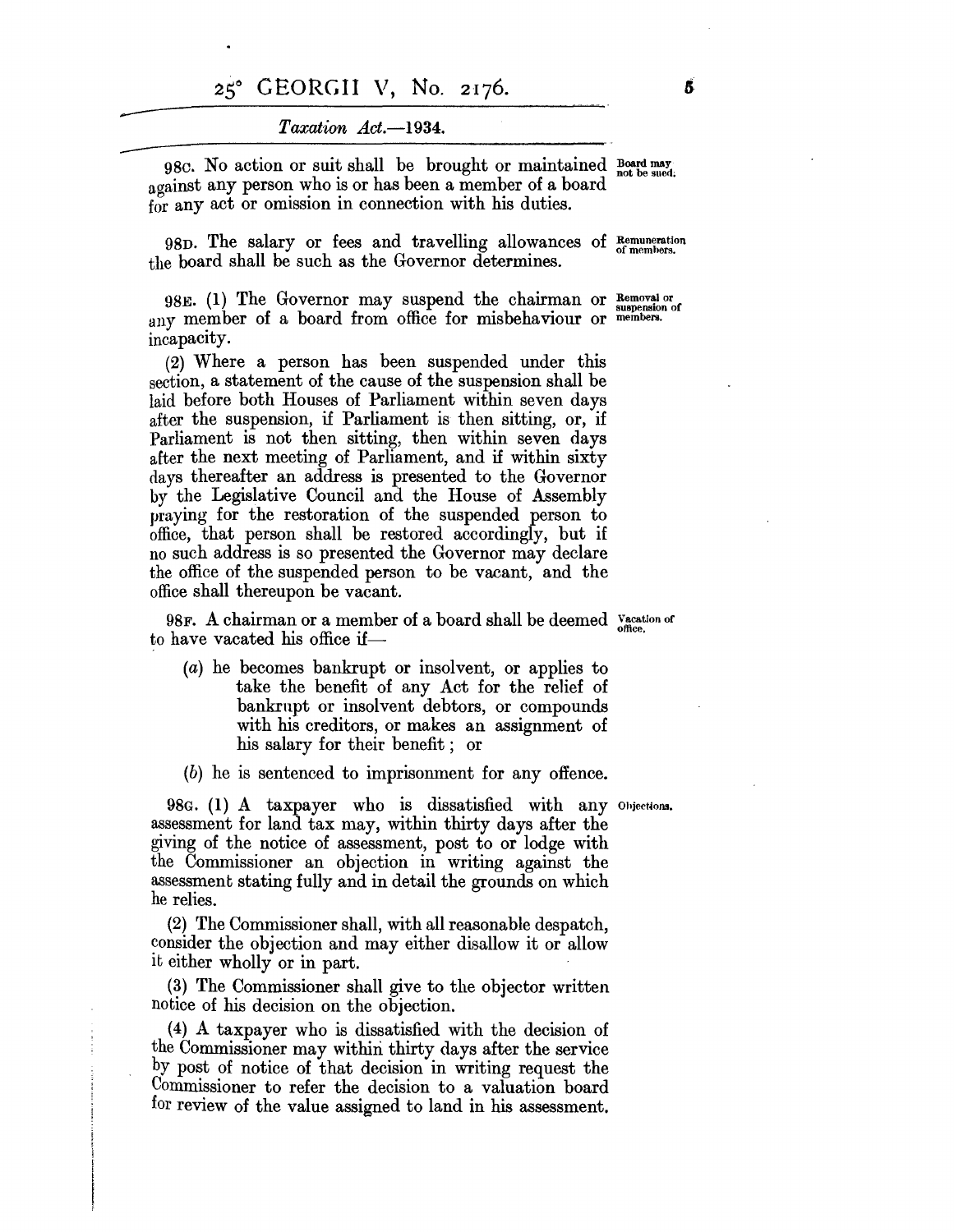References to board.

6

 $Taxation$   $Act. -1934.$ <br>98H. (1) Where a taxpayer has, in accordance with the last preceding section, requested the Commissioner to refer a decision to a valuation board, the Commissioner shall, if the taxpayer's request is accompanied by a deposit of ten shillings, refer the decision to the board not later than thirty days after receipt of the request.

(2) A taxpayer shall be limited on the review to the ground which he has stated in his objection as being those upon which he objects to the value assigned to his land.

(3) The Commissioner and the taxpayer shall, on the review before the board, be entitled to appear before the board either personally or by counsel or other representative.

(4) The board, on review, shall give a decision and may either confirm the value assigned to the land in the assessment or reduce or increase that value.

(5) If the value assigned to land in the assessment has been reduced by the Commissioner after considering the objection, the reduced value shall be the value dealt with by the board under the preceding subsection.

(6) The board may, if it considers the reference to be frivolous or unreasonable, order the forfeiture of the whole or part of the amount deposited in accordance with subsection (I) of this section. If no order for forfeiture is made, the deposit shall be returned when the board has given its decision.

(7) The Commissioner or a taxpayer may, within thirty days after the date of the board's decision, appeal to the Supreme Court from any decision of the board under this section which, in the opinion of the Court, involves a question of law, and the board may refer to the Supreme Court any question of law arising before the board. On any such appeal the Supreme Court may make any order touching the matter in dispute, and any order as to costs which it deems just.

(8) Where the board has reduced or increased the value assigned to land in an assessment and no appeal has been made against the decision of the board, the Commissioner shall forthwith amend the assessment accordingly, and, as the case may be, the Commissioner shall refund to the taxpayer any tax overpaid by him, or the taxpayer shall become liable to pay the tax due by him in consequence of any increase in the value assigned to his land.

981. The right of the Commissioner to recover any land tax shall not be suspended by any objection or appeal.

Right to recover tax notwithstaml· ing objection.